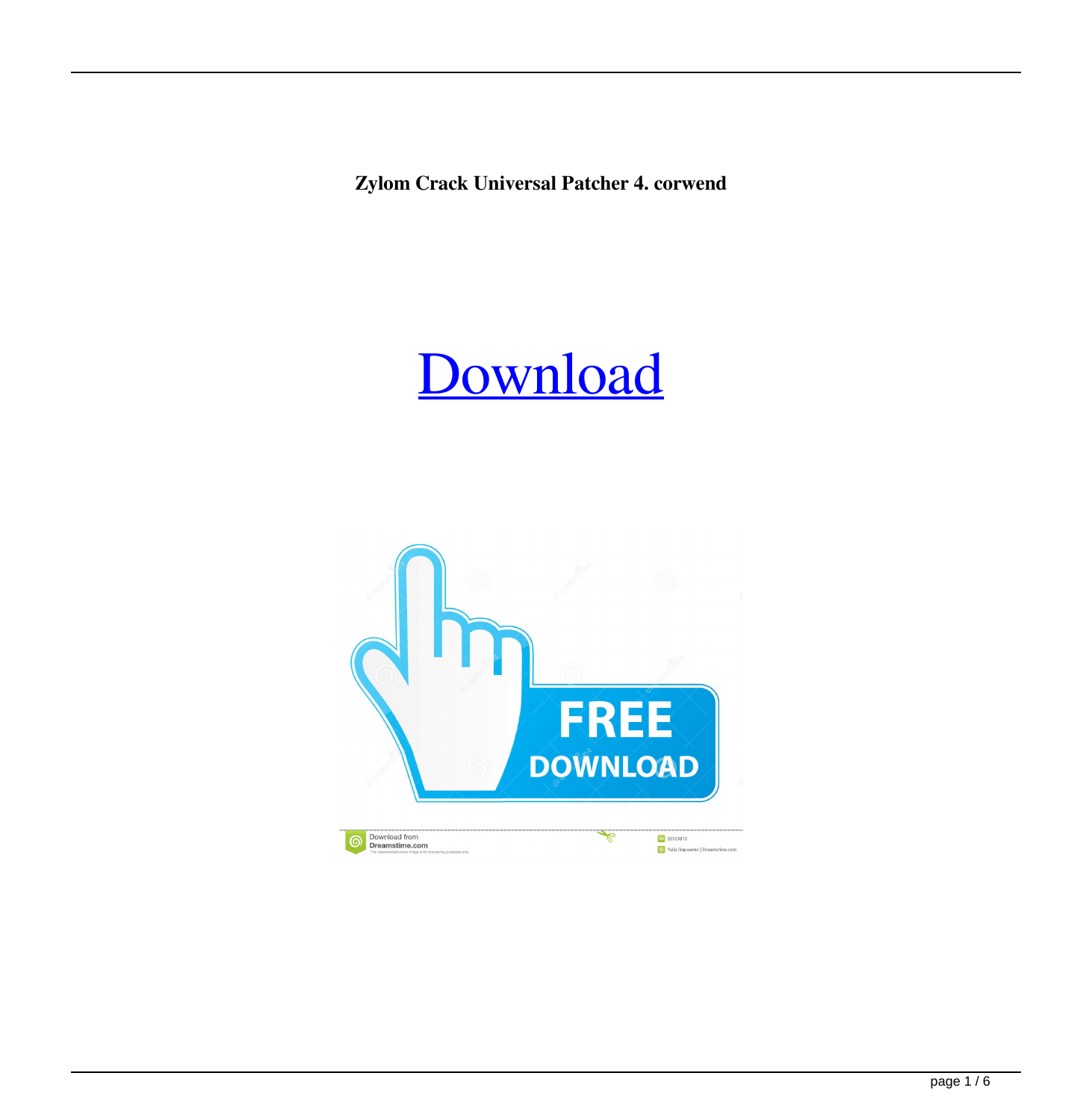It patches the universal themes in memory, so it can read and apply stylesheets. It is written in C++ and uses the Qt library for graphics and QSettings to keep track of your styles. It can also be used to change any theme that uses the system.win32k.dll. It allows you to patch many themes (eg: Windows XP and Windows Vista). An article published by Microsoft showcases how to patch the Windows XP theme. The article is outdated, and you might get a white screen when using it. You will need to reinstall the patch for it to work. Download the patch The patch file is named UniversalUXThemePatch.zip. Extract the contents of the zip file. Place the extracted zip file in a

folder named "UniUX" in the directory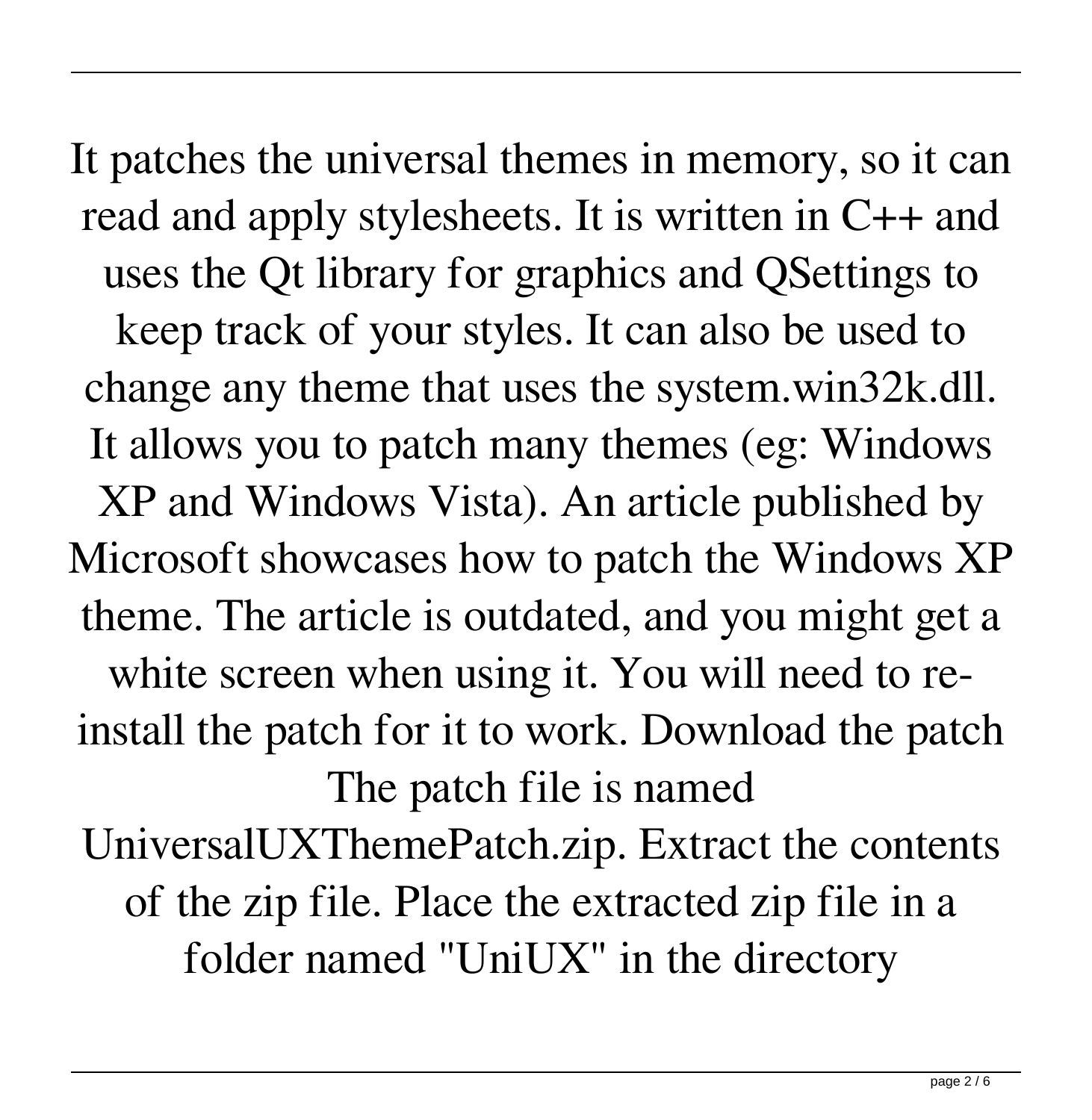C:\Windows\system32\mainsystem Running the Patch When you run it, you will be asked a series of questions about the themes that you want to patch. Click the OK button When the UniversalUXThemePatcher runs for the first time, it will install itself in C:\Windows\system32\mainsystem. The patch will

automatically begin patching the currently loaded theme(s) in memory. It will not install itself, but it will patch all the styles in memory, so that you don't have to start it manually. You can see the patch installing itself by viewing the taskbar icon. The patch is done installing itself when you see the patch icon turn into a success sign on your taskbar. It will ask you to reload the theme(s) it patched.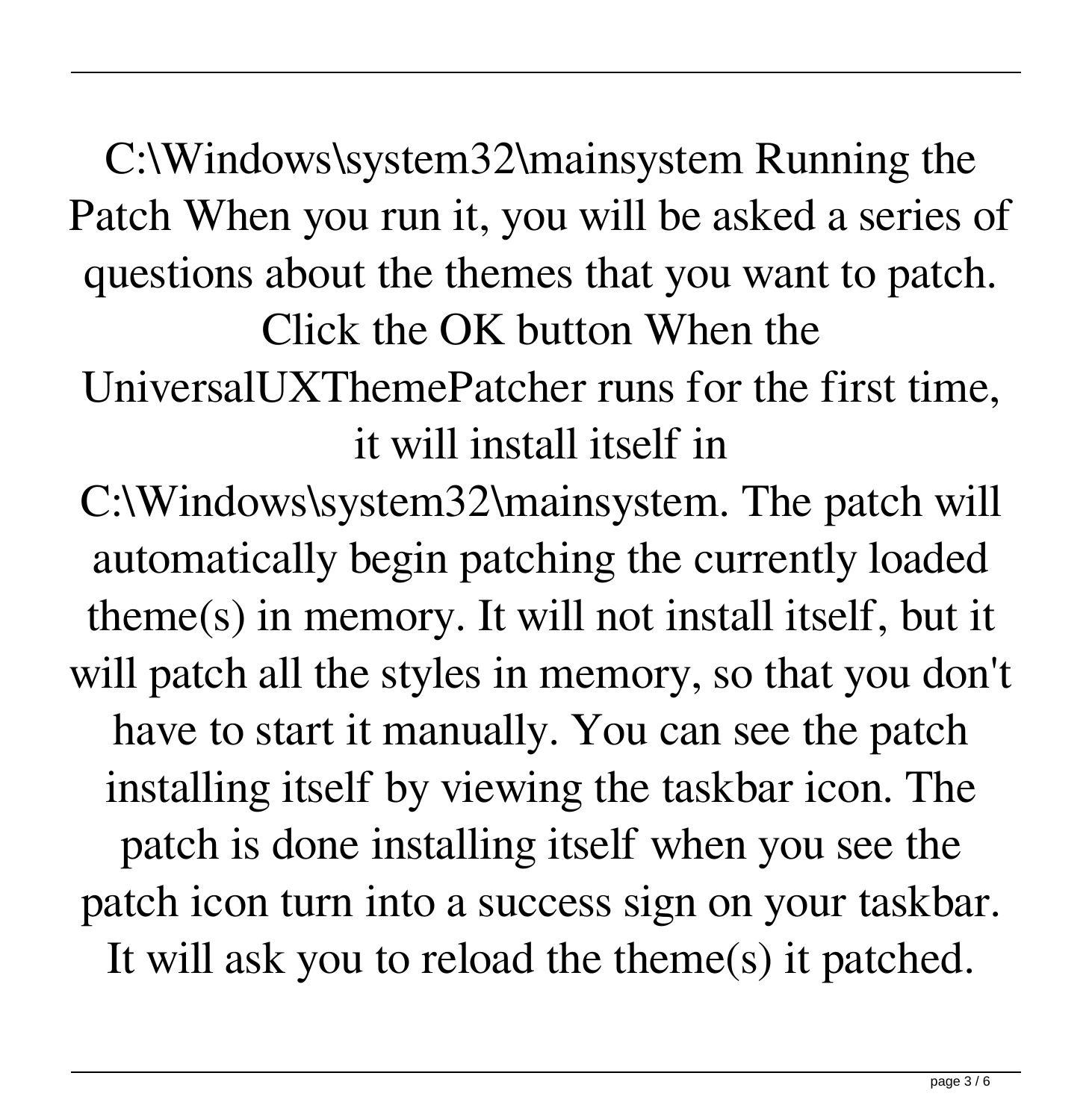When you run the UniversalUXThemePatcher again, the patched theme(s) will be applied. If you want to modify the patched theme(s), you can do so now. This patch will patch the Windows 7 theme. Locking styles If you want to lock the theme, you can do so by clicking the Lock Button in the installer and selecting No from the Lock styles list. When you lock a theme, it will be patched while you are away from your computer, so it will be applied when you come back and run the UniversalUXThemePatcher. If you select Yes, when you come back to your computer, you can still lock the theme before you start the patching process. You will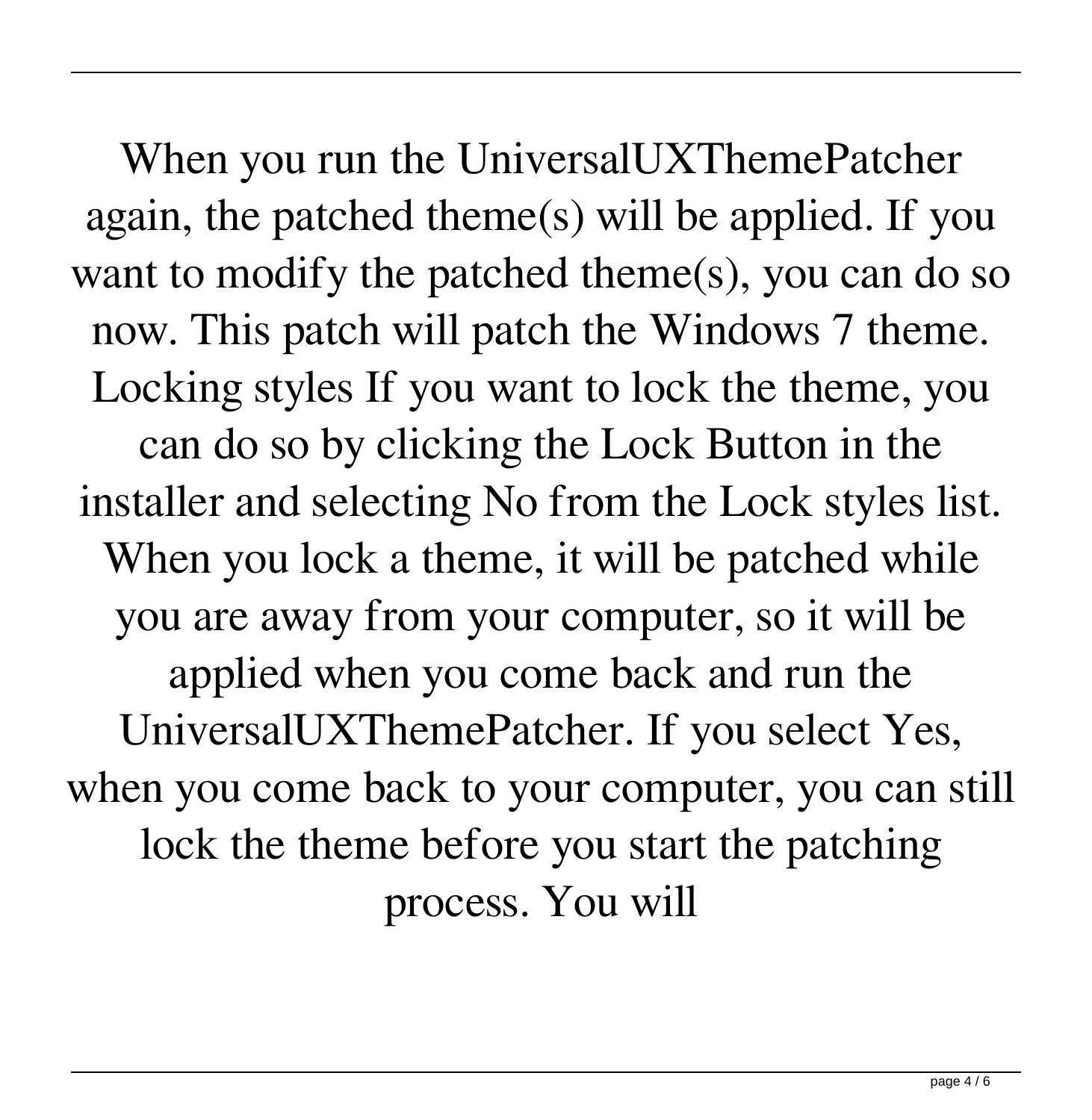dUP 2 is a patching engine for creating a small standalone patcher executable. FEATURES:  $\hat{A}$ . Multiple File Repair Tool  $\hat{A}$ . Patch/Loader Creation Offset and Search&Replace  $\hat{A}$ . NET 4.0/4.0.x and .NET 3.51 C# and Visual Basic support. USEFUL LINKS:  $\hat{A}$ . Microsoft.NET Framework 1.1  $\hat{A}$ . Microsoft.NET Framework  $2.0 \hat{A}$ . Microsoft.NET Framework 3.0  $\hat{A}$ . Microsoft.NET Framework 3.5  $\hat{A}$  Structured Concurrency Types from Microsoft  $\hat{A}$ · Microsoft.NET Framework 3.5 SP1  $\hat{A}$ · Microsoft.NET Framework 2.0 SP2  $\hat{A}$ . Microsoft. NET Framework 3.0 SP1 Microsoft.NET Framework 3.5 SP1 Microsoft.NET Framework 4.0 Microsoft.NET Compact Framework 1.1 Microsoft.NET Framework 1.1 Microsoft.NET